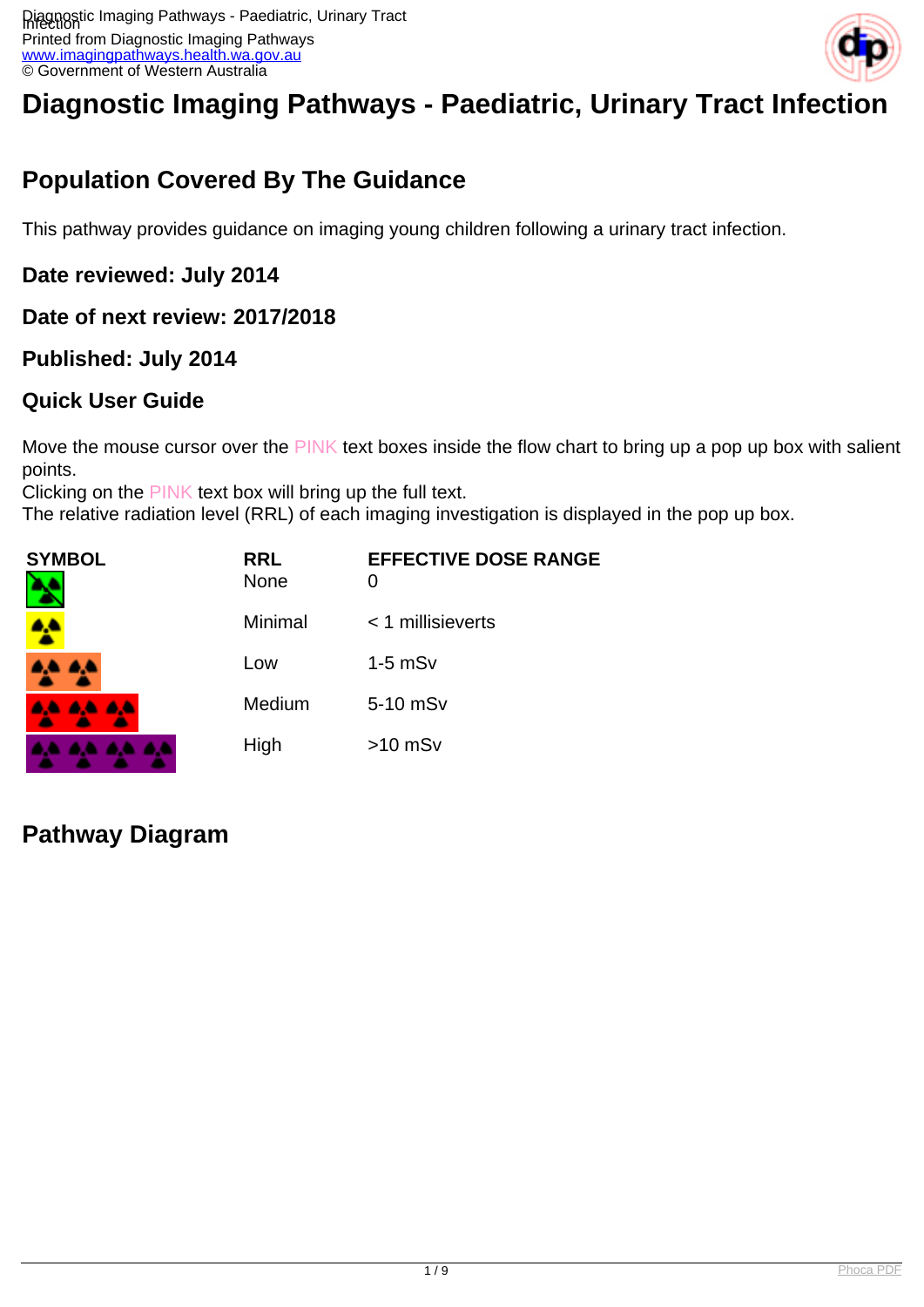

#### **Image Gallery**

Note: These images open in a new page



#### **1a Vesicoureteric Reflux**

Image 1a, b and c (Ultrasound): Mild dilatation of the right renal calyces without pelvic dilatation (arrows). The left kidney appears normal. Both **1b** kidneys have normal contours and are of normal length.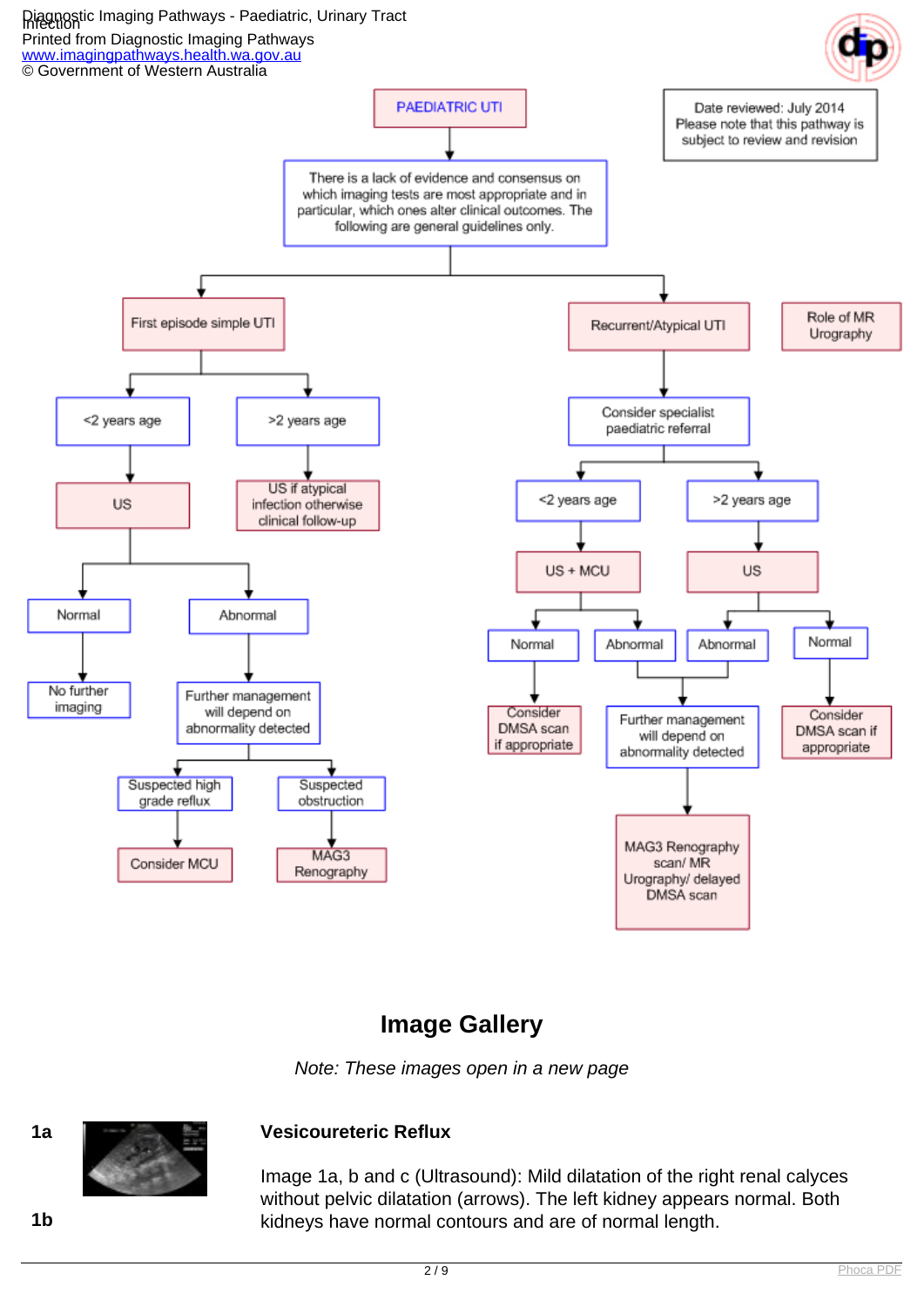Diagnostic Imaging Pathways - Paediatric, Urinary Tract Printed from Diagnostic Imaging Pathways [www.imagingpathways.health.wa.gov.au](http://www.imagingpathways.health.wa.gov.au/) © Government of Western Australia





**1c**



#### **1d Vesicoureteric Reflux**

Image 1d, 1e, 1f and 1g (Micturating Cystourethrogram): Images from the same patient showing spontaneous severe vesicoureteric reflux with filling of a grossly dilated and tortuous right ureter. These appearance are consistent with Grade V reflux. On the left, there is filling of a non-distended left renal collecting system with normal appearing calyces. There is early tortuosity of the left ureter. The bladder contour is within normal limits.



**1f**



**1g**



# **Teaching Points**

An ultrasound is considered the most appropriate initial investigation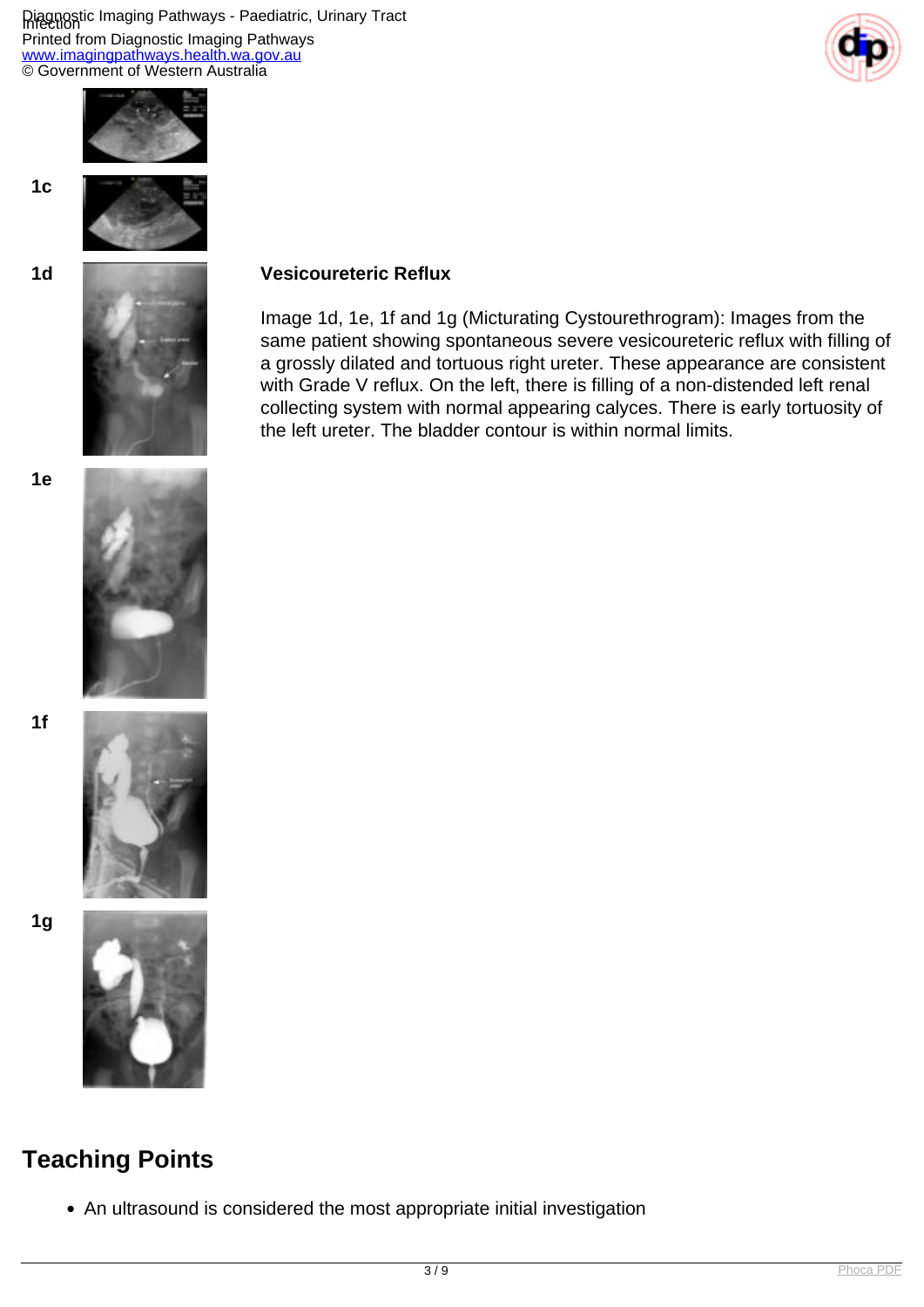

- Able to assess renal size and morphology
- Determine if there is an outflow obstruction, e.g. PUJ Obstruction
- Further investigations are based on the child's age and the presence of risk factors for Vesicoureteric Reflux (VUR) or the grade of reflux disease if identified. These may include
	- Micturating Cystourethogram
	- Radionuclide scan
	- MAG3 Renography

### **Recurrent or Atypical Urinary Tract Infection**

- Recurrent urinary tract infection (UTI) is defined as either [1](index.php/imaging-pathways/paediatrics/urinary-tract-infection?tab=references#1)
	- ? 2 episodes of acute pyelonephritis
	- One episode of acute pyelonephritis AND one episode of cystitis
	- ? 3 episodes of cystitis
- Atypical urinary tract infection (UTI) is defined as  $1$ 
	- Systemically unwell
	- Poor urine flow
	- Abdominal or bladder mass
	- Raised creatinine
	- Septicaemia
	- Failure to respond to antibiotics within 48hrs
	- Infection with non E .coli organisms

### **Technetium-99m Dimercaptosuccinic Acid (DMSA) Scan**

- Currently considered the reference standard for the detection of renal scarring in children with a history of urinary tract infection (UTI) [1](index.php/imaging-pathways/paediatrics/urinary-tract-infection?tab=references#1)
- The study involves the intravenous injection of DMSA and scanning the kidneys with a gamma camera approximately 2-6 hours later
- The role of a DMSA scan varies between institutions but in general, it is used to detect renal scarring in patients who have evidence of vesicoureteric reflux (VUR). [2](index.php/imaging-pathways/paediatrics/urinary-tract-infection?tab=references#2) This study can also detect acute pyelonephritis, however, there is a 10% false negative rate and the findings often do not alter clinical management.  $\frac{3}{3}$  In view of this, the scan is not commonly used for this purpose in Australia
- For the detection of renal scarring, it is recommended that the scan be delayed by at least 6 weeks (preferably 3-6 months) following resolution of infection to reduce false positive results
- Currently, the long term implications of finding renal parenchymal defects on DMSA remains unquantified, however, the risk for future renal impairment, hypertension and poor quality of life is thought to be low [4](index.php/imaging-pathways/paediatrics/urinary-tract-infection?tab=references#4)
- For information for consumers on DMSA scans [InsideRadiology](http://www.insideradiology.com.au/pages/view.php?T_id=49#.U8_Oe7HEu7)

# **Paediatric Urinary Tract Infection (UTI)**

- UTIs are relatively common in children, affecting 3.6% of boys and 11.3% of girls [5](index.php/imaging-pathways/paediatrics/urinary-tract-infection?tab=references#5)
- However, the estimated prevalence of renal scarring in this population is approximately 5% (occurring more frequently in those with vesicoureteric reflux) and the risk that this will affect future renal function, blood pressure and quality of life is even lower  $1$
- The current evidence suggests that routine imaging of all children with a first episode of UTI is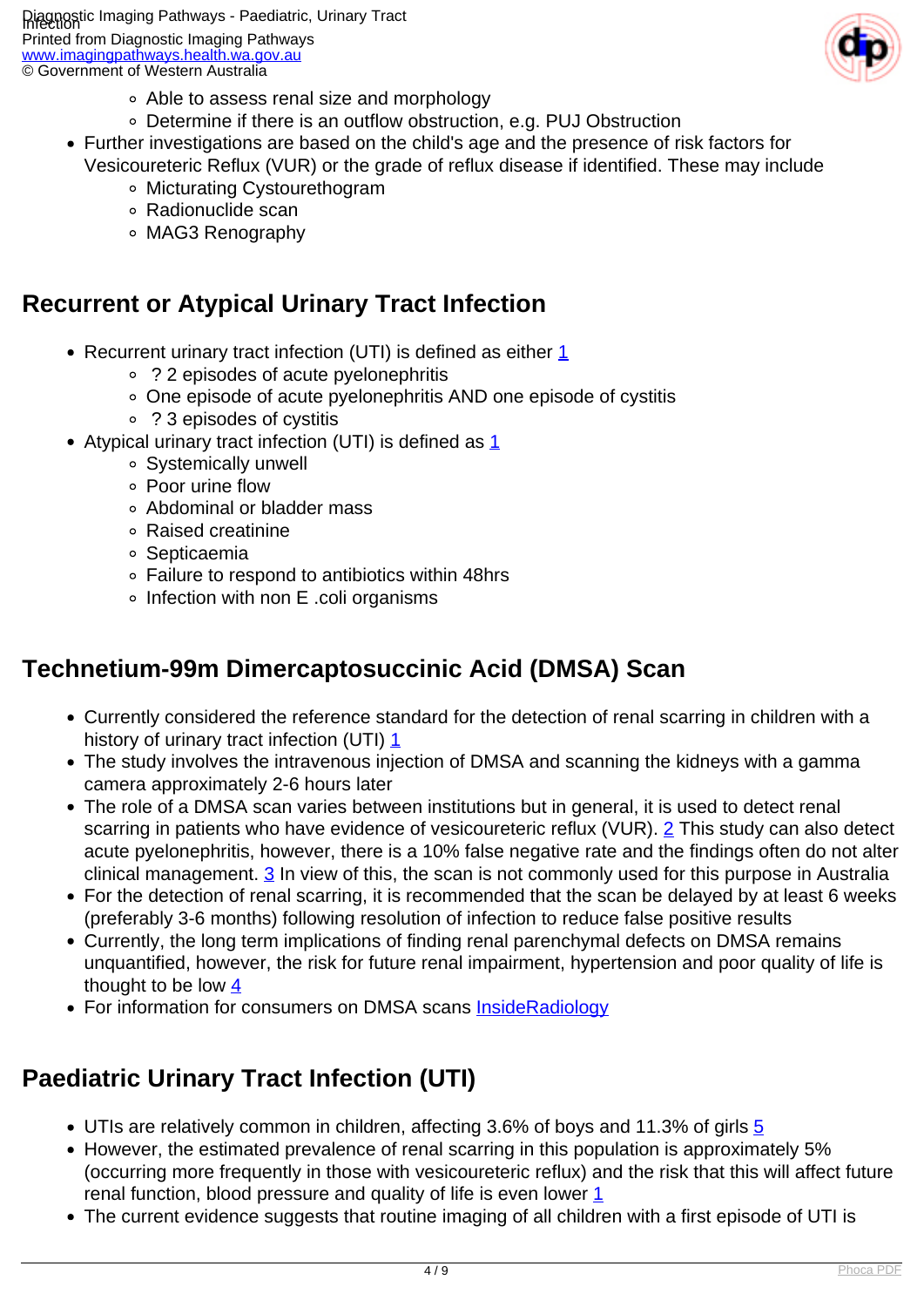

neither clinically nor cost effective. Instead, investigations should be targeted at the very young (6

- Generally the more aggressive a protocol the higher the sensitivity for detection of VUR and scarring but this is at a higher financial and radiation cost  $\overline{Z}$
- **Paediatric UTI is still very much a controversial area and consensus is lacking on the selection and sequence of tests. Therefore, the suggested pathway are general guidelines only**

### **Micturating Cystourethrogram (MCU)**

- Considered the reference standard for detection and grading of vesicoureteric reflux (VUR). It is also the most reliable method of evaluating associated urethral abnormalities such as posterior urethral valves [8](index.php/imaging-pathways/paediatrics/urinary-tract-infection?tab=references#8)
- Involves catheterisation of the bladder and infusion of contrast media to fill the bladder. Images are taken both during filling and during micturition to check for anatomical abnormalities and VUR
- Grading of reflux is most widely based on the International Reflux System [9](index.php/imaging-pathways/paediatrics/urinary-tract-infection?tab=references#9)
	- Grade 1: Reflux into normal calibre ureter only
	- Grade 2: Reflux into normal calibre ureter, renal pelvis, and calyces
	- Grade 3: Mild ureteral and pelvicalyceal dilatation but no or mild blunting of the calyceal fornices
	- Grade 4: Moderate ureteral and pelvicalyceal dilatation, with blunting of the calyceal fornices
	- Grade 5: Marked ureteral and pelvic dilatation and tortuosity, marked blunting of the calyceal fornices, and lack of papillary impressions in most calyces
- The optimal timing of the MCU in relation to the diagnosis of UTI is uncertain with some advocating the documentation of sterile urine to avoid false negative and false positive results. [8](index.php/imaging-pathways/paediatrics/urinary-tract-infection?tab=references#8) Generally it is considered appropriate to wait until after completion of treatment for UTI and symptomatic improvement
- The precise relationship between VUR and renal scarring is still uncertain. Although acute pyelonephritis on a background of VUR can be damaging to the kidneys, renal scarring can also be found in the absence of VUR. It is also clear that not all small kidneys in the setting of VUR occur as a result of scarring from repeated UTIs. [1](index.php/imaging-pathways/paediatrics/urinary-tract-infection?tab=references#1) Renal damage that has previously been thought to be related to scarring related to pyelonephritis is now increasingly being thought to be due to congenital origins [10-12](index.php/imaging-pathways/paediatrics/urinary-tract-infection?tab=references#10)
- Disadvantages of MCU include
	- Risk of infection and urethral trauma
	- Exposure to ionising radiation
	- May be distressing to patients and parents
- For information for consumers on the MCU procedure **InsideRadiology**

### **Alternatives to Micturating Cystourethrogram (MCU)**

- Contrast-enhanced voiding urosonography may be an alternative to MCU in girls depending on the local expertise. The sensitivity for the detection of VUR ranges from 86 to 93% with a specificity of 44 to 95% [1](index.php/imaging-pathways/paediatrics/urinary-tract-infection?tab=references#1)
- A recent study comparing MCU with contrast induced voiding urosonography found using MCU as the reference standard that urosonography had a sensitivity of 100 percent and specificity of 84 percent for the detection of reflux detection and grading. [13](index.php/imaging-pathways/paediatrics/urinary-tract-infection?tab=references#13) The efficacy of urosonography is well documented [14](index.php/imaging-pathways/paediatrics/urinary-tract-infection?tab=references#14)
- Although direct and indirect radionuclide cystograms are occasionally considered in the evaluation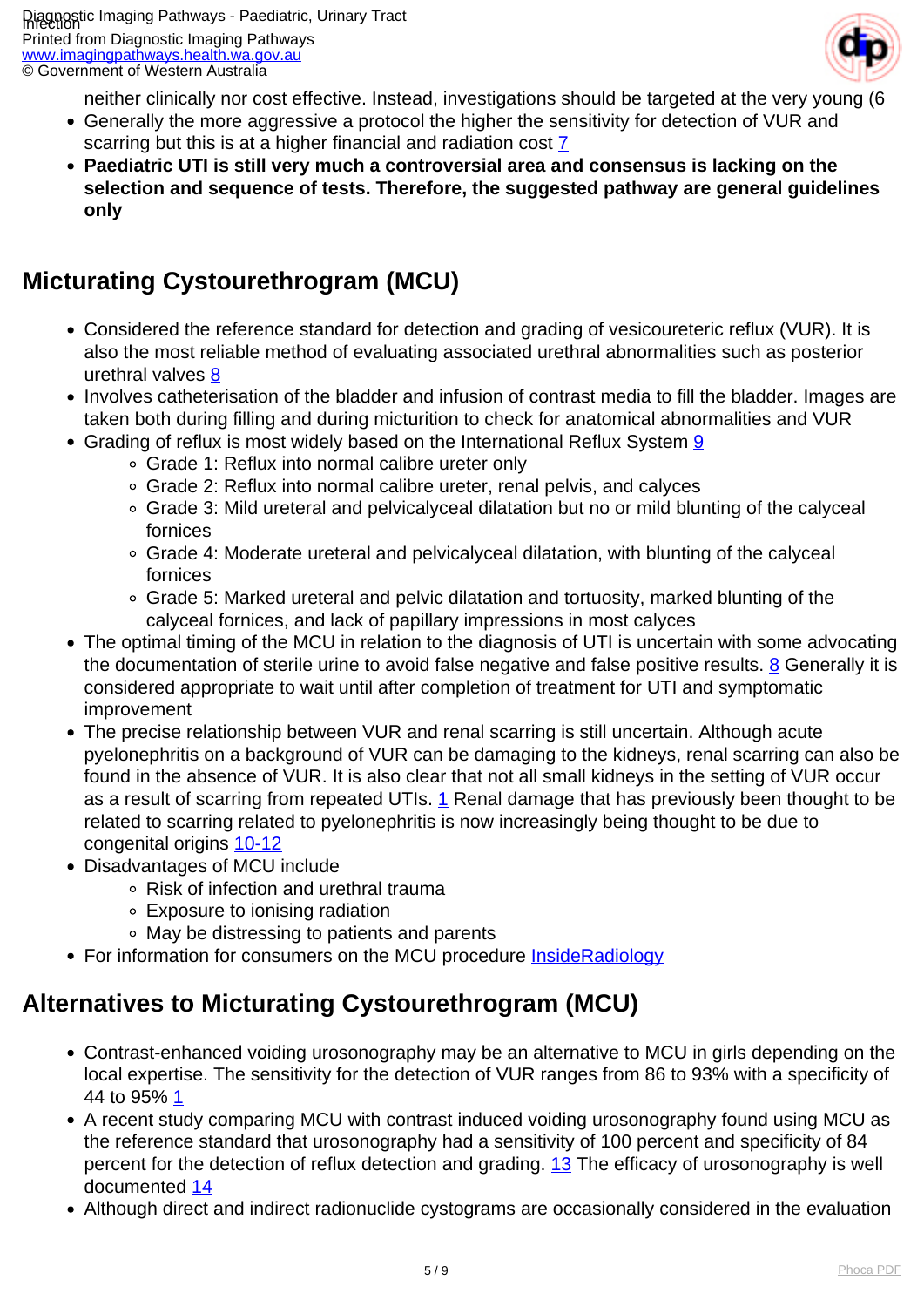

of VUR, there is little evidence to support its routine use in the investigation of children with a UTI. [1](index.php/imaging-pathways/paediatrics/urinary-tract-infection?tab=references#1) However, some consider that they should be used to follow-up VUR as they involve a lower radiation dose and are less traumatic than an MCU

# **Magnetic Resonance Urography (MRU)**

- MR urography is a new and evolving field of renal tract imaging and it provides both anatomical and functional information about the urinary tract in a single test without the need for ionizing radiation or iodinated contrast media [15](index.php/imaging-pathways/paediatrics/urinary-tract-infection?tab=references#15)
- This technique has the potential to replace IVP and nuclear medicine renography in certain groups of patients
- MRU provides excellent anatomic depiction of the kidney and entire collecting system including the ureter and its insertion. This is useful in assessing congenital and other anatomic abnormalities of the renal tract including ectopic ureter, crossing vessels, ectopic kidneys, horseshoe kidneys, PUJ and VUJ. A study compared MRU to conventional modalities in a variety of congenital anomalies with surgical evaluation as reference and reported following sensitivities : MRU 86%, IVP 63%, Nuc Med 50%, US 44% and MCU 41% [16](index.php/imaging-pathways/paediatrics/urinary-tract-infection?tab=references#16)
- Studies that compared MRU with DMSA for renal scarring reported a sensitivity of 77% and a specificity of 87% and suggested that MR urography is equal and in some cases superior to DMSA renal scintigraphy in the evaluation of both acute pyelonephritis and renal scarring [17](index.php/imaging-pathways/paediatrics/urinary-tract-infection?tab=references#17)[,18](index.php/imaging-pathways/paediatrics/urinary-tract-infection?tab=references#18)
- Recently, it has been recognized as an important new technique in assessing urinary tract function. MR can provide accurate assessments of split renal function as well as renal tract obstruction. It is particularly helpful in delineating obstructive and non-obstructive hydronephrosis, an important evaluation in pre and post-operative assessment of PUJ obstruction [19](index.php/imaging-pathways/paediatrics/urinary-tract-infection?tab=references#19)

# **Mercaptoacetyltriglycerine (MAG3) Renography**

- Mercaptoacetyltriglycerine (MAG3) is the preferred agent in paediatric practice [20](index.php/imaging-pathways/paediatrics/urinary-tract-infection?tab=references#20)
- Useful to quantify an obstructive uropathy and can also provide information on renal vascularity and renal function
- The scan involves the intravenous administration of Tc-99m, MAG3, and diuretic, followed by serial imaging over approximately 30 minutes to 1 hour
- MAG3 renogram can be used to distinguish between a true obstruction and other causes of pelvicalyceal dilatation [20](index.php/imaging-pathways/paediatrics/urinary-tract-infection?tab=references#20)

# **Simple Urinary Tract Infection**

Defined as a urinary tract infection (UTI) which responds well to antibiotics within 48hrs and without any features of recurrent or atypical UTI  $1$ 

# **Renal Tract Ultrasound**

- Considered the most appropriate initial investigation of urinary tract infections (UTI) in children
- Safe and non-invasive method to assess the structure of the urinary tract including renal size and morphology, pelvicalyceal and ureteric dilatation, ureterocoeles, bladder wall hypertrophy and residual bladder volume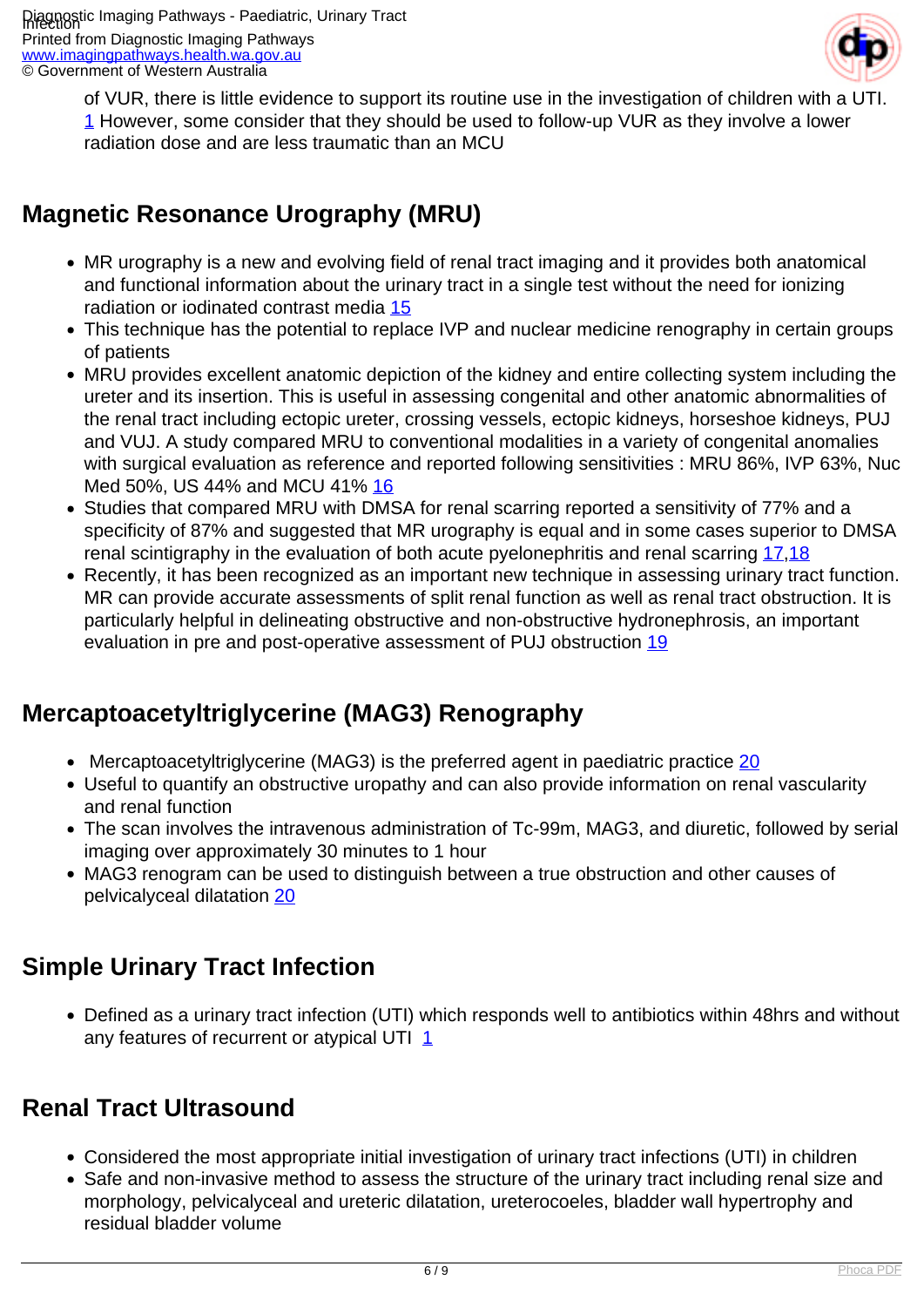

- Ultrasound cannot reliably exclude vesicoureteric reflux (VUR). Based on a systematic review of 11 studies, the sensitivity for detecting an abnormality in the setting of VUR ranged from 10.5 to 90.9% and the specificity from 14.6 to 93.8%. [21](index.php/imaging-pathways/paediatrics/urinary-tract-infection?tab=references#21) If high grade VUR is suspected on ultrasound, considering a Micturating Cystourethrogram is appropriate [22](index.php/imaging-pathways/paediatrics/urinary-tract-infection?tab=references#22)
- Ultrasound may also detect severe parenchymal scarring but not as effectively as DMSA or MRU scanning. [1](index.php/imaging-pathways/paediatrics/urinary-tract-infection?tab=references#1) The sensitivity ranges from 47.0 to 69.0% and the specificity from 80.4 to 100% depending on the timing of the ultrasound [21](index.php/imaging-pathways/paediatrics/urinary-tract-infection?tab=references#21)
- Ultrasound should be performed at the earliest convenience unless there are atypical features in which case an obstruction or abscess may need to be excluded with an acute ultrasound [4](index.php/imaging-pathways/paediatrics/urinary-tract-infection?tab=references#4)
- For information for consumers on paediatric ultrasound [InsideRadiology](http://www.insideradiology.com.au/pages/view.php?T_id=27#.U8_PTLHEu7w)

#### **References**

#### **Date of literature search: July 2014**

The search methodology is available on request. [Email](index.php/contact-us)

References are graded from Level I to V according to the Oxford Centre for Evidence-Based Medicine, Levels of Evidence. [Download the document](http://www.cebm.net/wp-content/uploads/2014/06/CEBM-Levels-of-Evidence-2.1.pdf)

- 1. National Collaborating Centre for Women's and Children's Health. **Urinary Tract Infection in Children: Diagnosis, Treatment and Long-term Management.** Clinical guideline 2007. August 2007. (Guidelines). 2007.
- 2. Gordon I, Barkovics M, Pindoria S, Cole TJ, Woolf AS. **Primary vesicoureteric reflux as a predictor of renal damage in children hospitalized with urinary tract infection: a systematic** review and meta-analysis. J Am Soc Nephrol. 2003;14(3):739-44. (Level II evidence). [View the](http://www.ncbi.nlm.nih.gov/pubmed/12595511?dopt=Abstract) [reference](http://www.ncbi.nlm.nih.gov/pubmed/12595511?dopt=Abstract)
- 3. Groshar D, Moskovitz B, Gorenberg M, Frankel A, Jerusalmi J, Livne PM, et al. **Quantitative SPECT of technetium-99m-DMSA uptake in the kidneys of normal children and in kidneys with vesicoureteral reflux: detection of unilateral kidney disease.** J Nucl Med. 1994;35(3):445-9. (Level III evidence). [View the reference](http://www.ncbi.nlm.nih.gov/pubmed/8113893)
- 4. **Practice parameter: the diagnosis, treatment, and evaluation of the initial urinary tract infection in febrile infants and young children. American Academy of Pediatrics. Committee on Quality Improvement. Subcommittee on Urinary Tract Infection.** Pediatrics. 1999;103(4 Pt 1):843-52. (Evidence based recommendations). View the reference
- 5. Coulthard MG, Lambert HJ, Keir MJ. **Occurrence of renal scars in children after their first** referral for urinary tract infection. Bmj. 1997;315(7113):918-9. (Level II evidence). [View the](http://www.ncbi.nlm.nih.gov/pubmed/9361542) [reference](http://www.ncbi.nlm.nih.gov/pubmed/9361542)
- 6. Jantunen ME, Siitonen A, Ala-Houhala M, Ashorn P, Fohr A, Koskimies O, et al. **Predictive factors associated with significant urinary tract abnormalities in infants with pyelonephritis.** Pediatr Infect Dis J. 2001;20(6):597-601. (Level III evidence). View the reference
- 7. La Scola C, De Mutiis C, Hewitt IK, Puccio G, Toffolo A, Zucchetta P, et al. **Different guidelines for imaging after first UTI in febrile infants: yield, cost, and radiation.** Pediatrics. 2013;131(3):e665-71. (Level II evidence). View the reference
- 8. Auringer ST. **Pediatric uroradiology update.** Urol Clin North Am. 1997;24(3):673-81. (Review article). [View the reference](http://www.ncbi.nlm.nih.gov/pubmed/9275984)
- 9. Lebowitz RL, Olbing H, Parkkulainen KV, Smellie JM, Tamminen-Mobius TE. **International system of radiographic grading of vesicoureteric reflux. International Reflux Study in Children.** Pediatr Radiol. 1985;15(2):105-9. (Grading system). [View the reference](http://www.ncbi.nlm.nih.gov/pubmed/3975102)
- 10. Salo J, Ikaheimo R, Tapiainen T, Uhari M. **Childhood urinary tract infections as a cause of**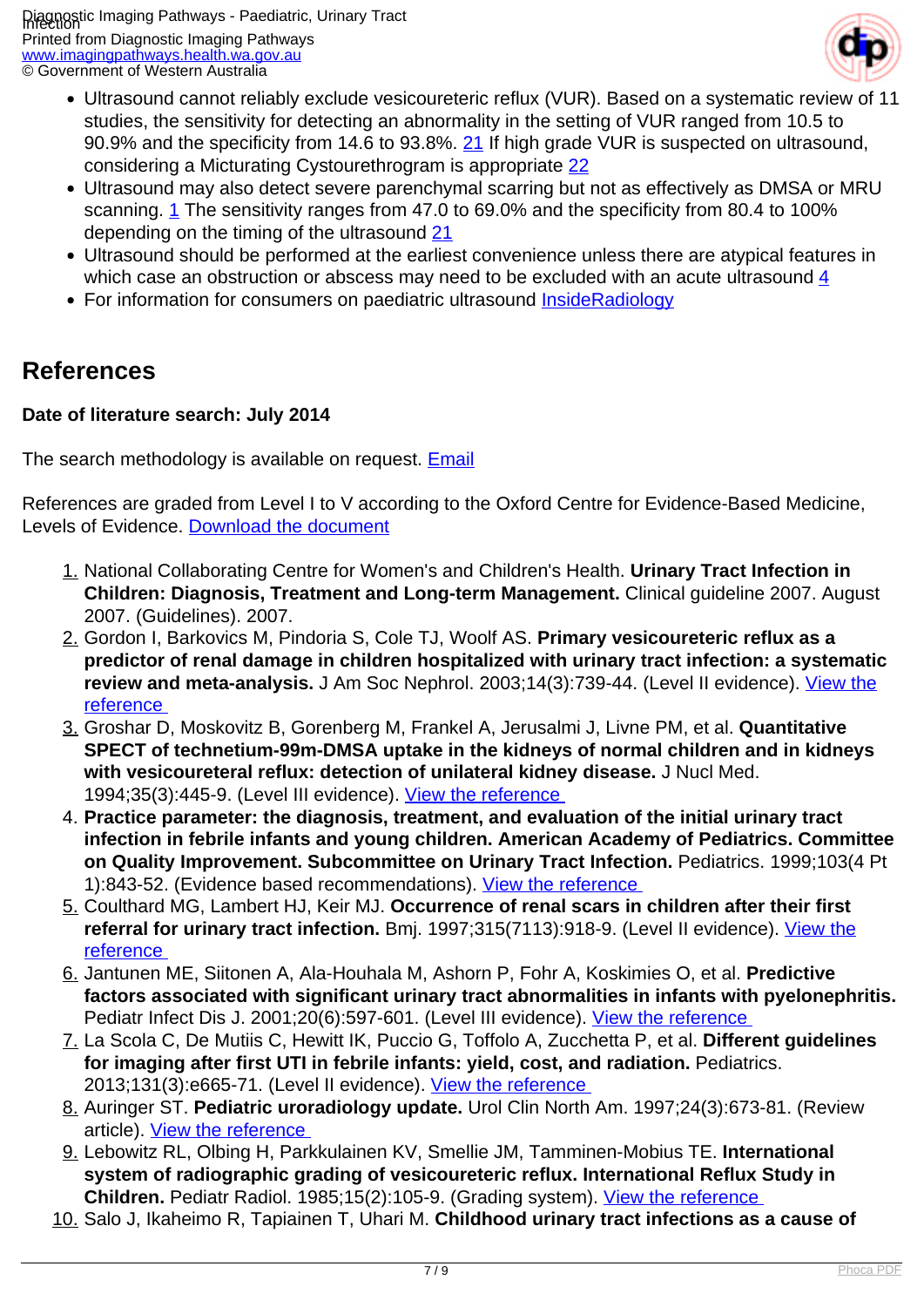

**chronic kidney disease.** Pediatrics. 2011;128(5):840-7. (Level II evidence). [View the reference](http://www.ncbi.nlm.nih.gov/pubmed/21987701) 

- 11. Ardissino G, Dacco V, Testa S, Bonaudo R, Claris-Appiani A, Taioli E, et al. **Epidemiology of chronic renal failure in children: data from the ItalKid project.** Pediatrics. 2003;111(4 Pt 1):e382-7. (Level II evidence). [View the reference](http://www.ncbi.nlm.nih.gov/pubmed/12671156)
- 12. Wennerstrom M, Hansson S, Jodal U, Stokland E. **Primary and acquired renal scarring in boys and girls with urinary tract infection.** J Pediatr. 2000;136(1):30-4. (Level II evidence). [View the](http://www.ncbi.nlm.nih.gov/pubmed/10636970) [reference](http://www.ncbi.nlm.nih.gov/pubmed/10636970)
- 13. Wong LS, Tse KS, Fan TW, Kwok KY, Tsang TK, Fung HS, et al. **Voiding urosonography with second-generation ultrasound contrast versus micturating cystourethrography in the diagnosis of vesicoureteric reflux.** Eur J Pediatr. 2014;Epub ahead of print. (Level II evidence). [View the reference](http://www.ncbi.nlm.nih.gov/pubmed/24659313)
- 14. Tse KS, Wong LS, Lau HY, Fok WS, Chan YH, Tang KW, et al. **Paediatric vesicoureteric reflux imaging: where are we? Novel ultrasound-based voiding urosonography.** Hong Kong Med J. 2014(Epub ahead of print). [View the reference](http://www.ncbi.nlm.nih.gov/pubmed/25045883)
- 15. Cerwinka WH, Kirsch AJ. **Magnetic resonance urography in pediatric urology.** Curr Opin Urol. 2010;20(4):323-9. (Review article). [View the reference](http://www.ncbi.nlm.nih.gov/pubmed/20531092)
- 16. Payabvash S, Kajbafzadeh AM, Saeedi P, Sadeghi Z, Elmi A, Mehdizadeh M. **Application of magnetic resonance urography in diagnosis of congenital urogenital anomalies in children.** Pediatr Surg Int. 2008;24(9):979-86. (Level III evidence). [View the reference](http://www.ncbi.nlm.nih.gov/pubmed/18668256)
- 17. Kavanagh EC, Ryan S, Awan A, McCourbrey S, O'Connor R, Donoghue V. **Can MRI replace DMSA in the detection of renal parenchymal defects in children with urinary tract infections?** Pediatr Radiol. 2005;35(3):275-81. (Level III evidence). [View the reference](http://www.ncbi.nlm.nih.gov/pubmed/15490148)
- 18. Lonergan GJ, Pennington DJ, Morrison JC, Haws RM, Grimley MS, Kao TC. **Childhood pyelonephritis: comparison of gadolinium-enhanced MR imaging and renal cortical** scintigraphy for diagnosis. Radiology. 1998;207(2):377-84. (Level III evidence). [View the](http://www.ncbi.nlm.nih.gov/pubmed/9577484) [reference](http://www.ncbi.nlm.nih.gov/pubmed/9577484)
- 19. Jones RA, Grattan-Smith JD, Little S. **Pediatric magnetic resonance urography.** J Magn Reson Imaging. 2011;33(3):510-26. (Review article). View the reference
- 20. D'Errico G. **The role of nuclear medicine in evaluation of vesicoureteral reflux and/or reflux nephropathy.** Rays. 2002;27(2):149-54. (Review article). View the reference
- 21. Whiting P, Westwood M, Bojke L, Palmer S, Richardson G, Cooper J, et al. **Clinical effectiveness and cost-effectiveness of tests for the diagnosis and investigation of urinary tract infection in children: a systematic review and economic model.** Health Technol Assess. 2006;10(36):iiiiv, xi-xiii, 1-154. (Level I-II evidence). View the reference
- 22. Roberts KB. **Urinary tract infection: clinical practice guideline for the diagnosis and management of the initial UTI in febrile infants and children 2 to 24 months.** Pediatrics. 2011;128(3):595-610. (Clinical practice guideline). View the reference

#### **Information for Consumers**

| Information from this website              | <b>Information from the Royal</b><br><b>Australian and New Zealand</b><br><b>College of Radiologists' website</b> |
|--------------------------------------------|-------------------------------------------------------------------------------------------------------------------|
|                                            |                                                                                                                   |
| <b>Consent to Procedure or Treatment</b>   | <b>Magnetic Resonance Imaging (MRI)</b>                                                                           |
| <b>Radiation Risks of X-rays and Scans</b> | <b>Radiation Risk of Medical Imaging for</b>                                                                      |